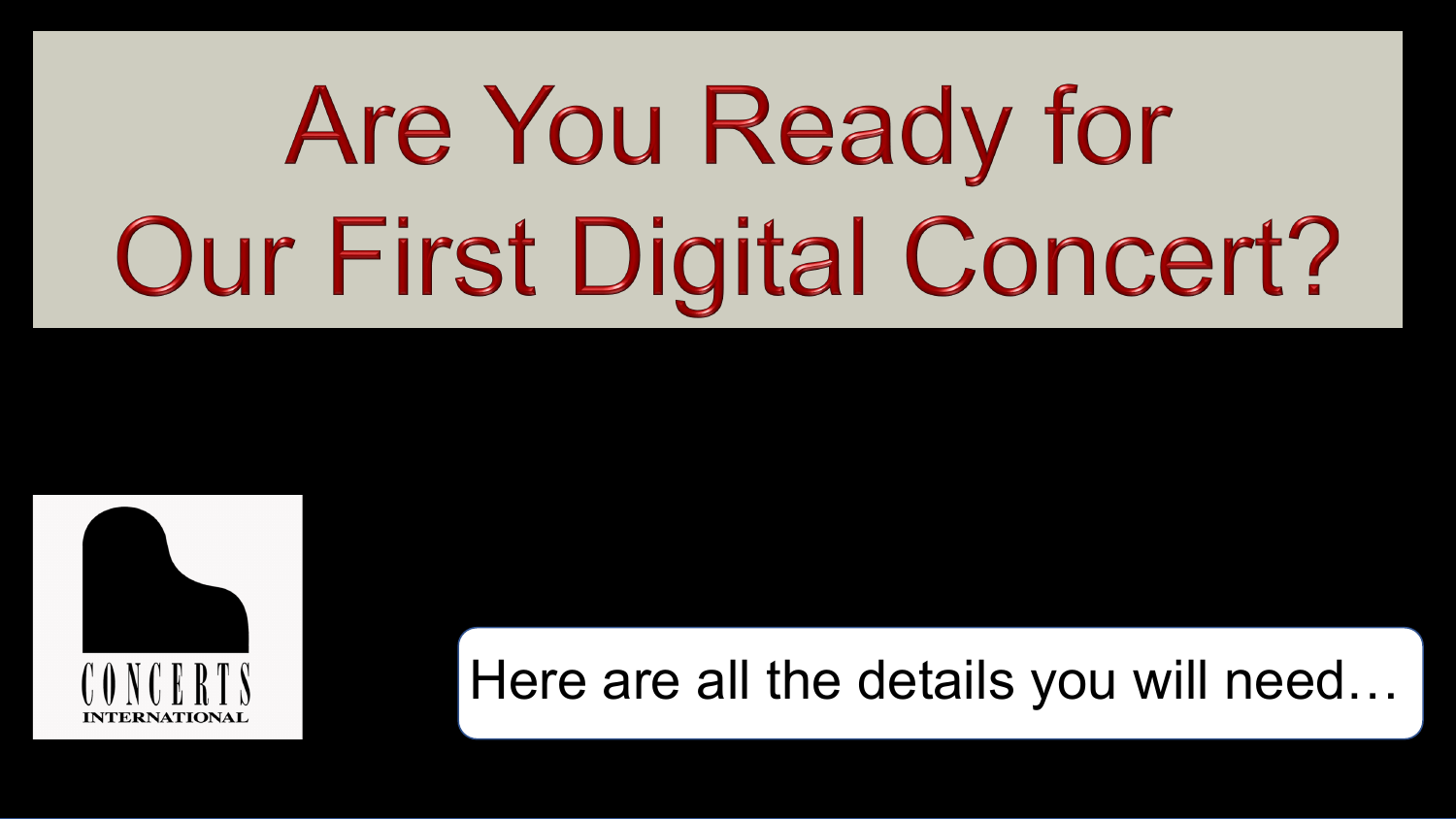## Invite Concerts International into the safety of your home!

On your computer, tablet, smartphone, or TV enjoy great video streamed concerts in high definition and with excellent sound. Plus our bonus feature, "*Intermission & More*", will let you to meet the musicians on a personal level and learn something interesting about them.

Access to our exclusive concerts is for a two-week unlimited viewing period beginning on the first night of the concert.

HOW IT WORKS…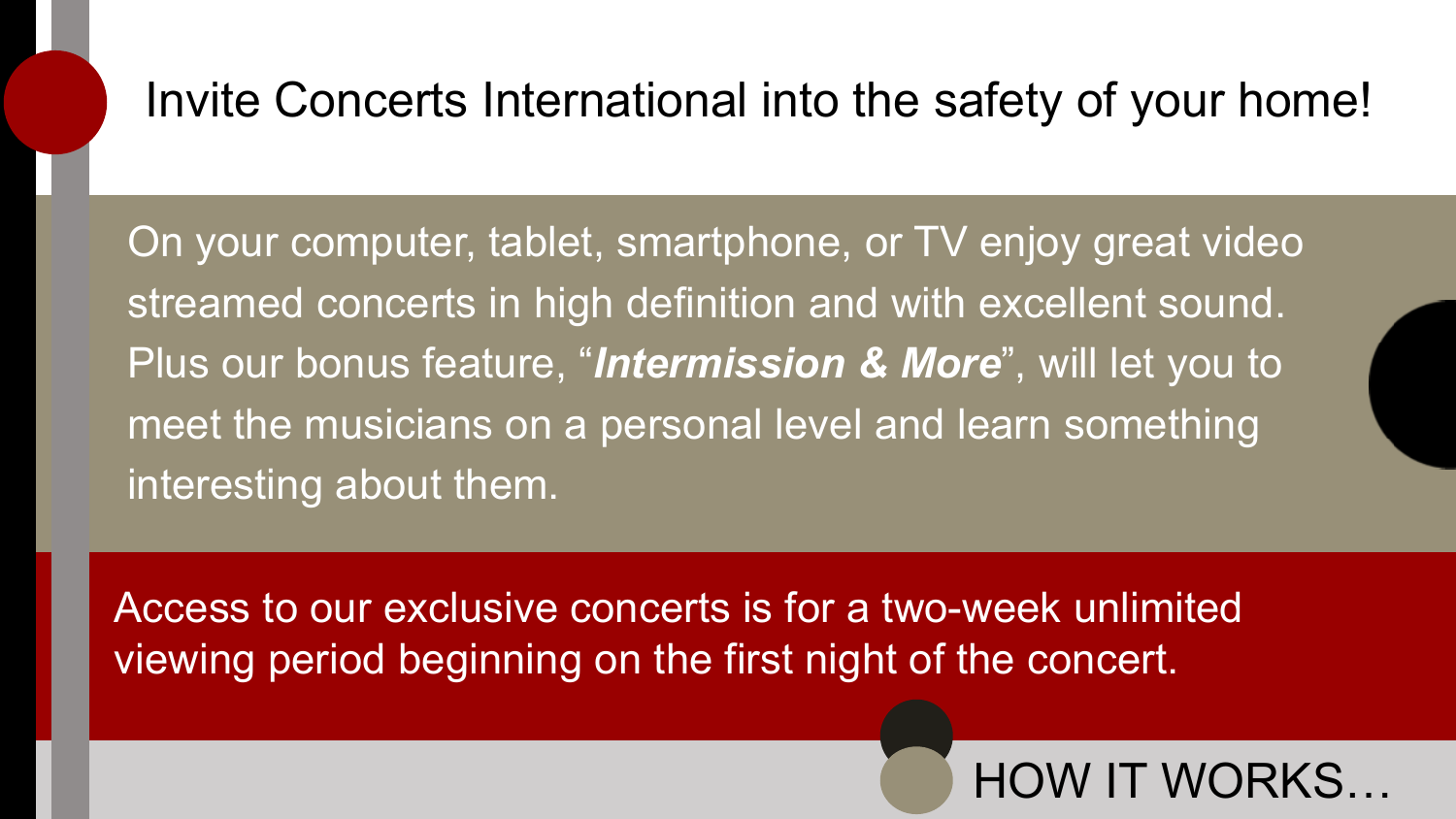• On concert night, you will receive an email from Concerts International **Open the email** 



| September 29, 2020 |  |
|--------------------|--|

By Date  $\sim$  1

7:30pm

**Concerts International CONCERT LINK** 

Unread

#### Your email will look like this:

It's Finally Here! Click on the LINK to view your concert: (you can also copy & paste the link into your browser)

Click on **https://vimeo.com/448341295/146e908181**<br>the link

*(note: this is NOT the concert link; only a test link )*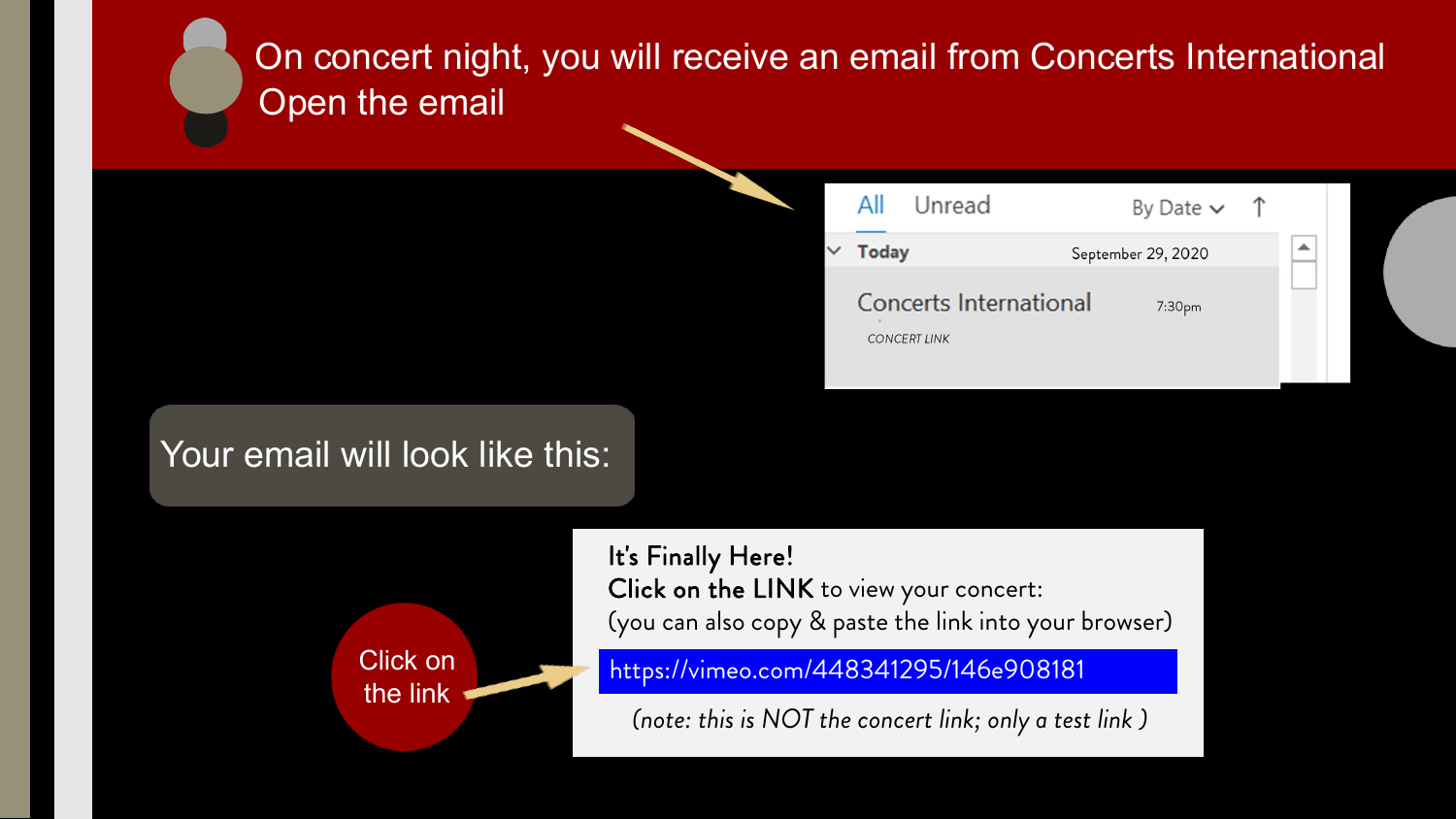# The link brings you to this screen. You Do NOT have to join the free Vimeo account to play the video. If you do not want to join, then click the "X" at the bottom left of your screen.

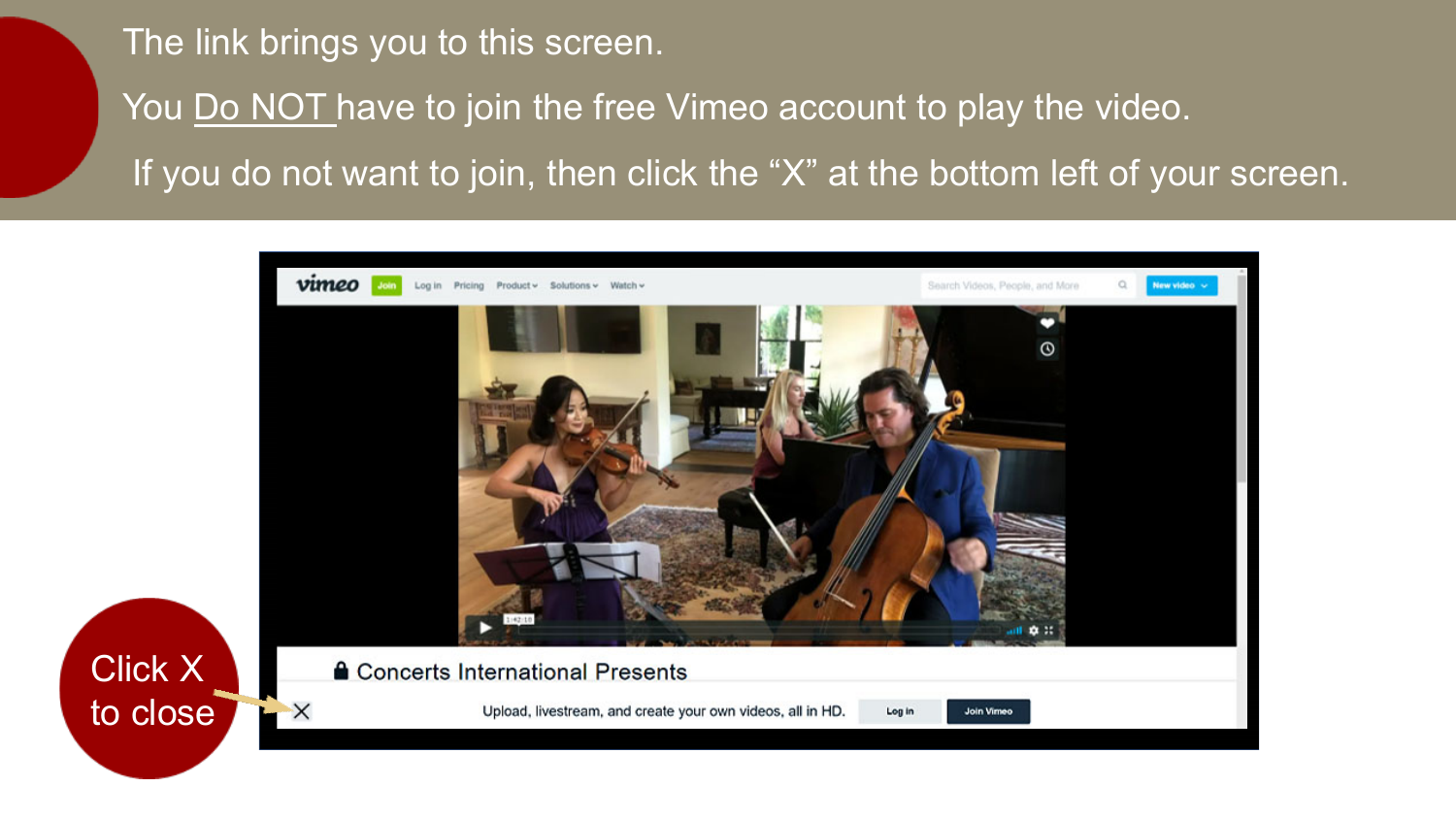# You are Now Ready to Watch Play Your Video in Full Screen Mode for Your Best Viewing



Move Mouse Over Bottom of Screen to See Play Controls Use the volume controls on your device to adjust sound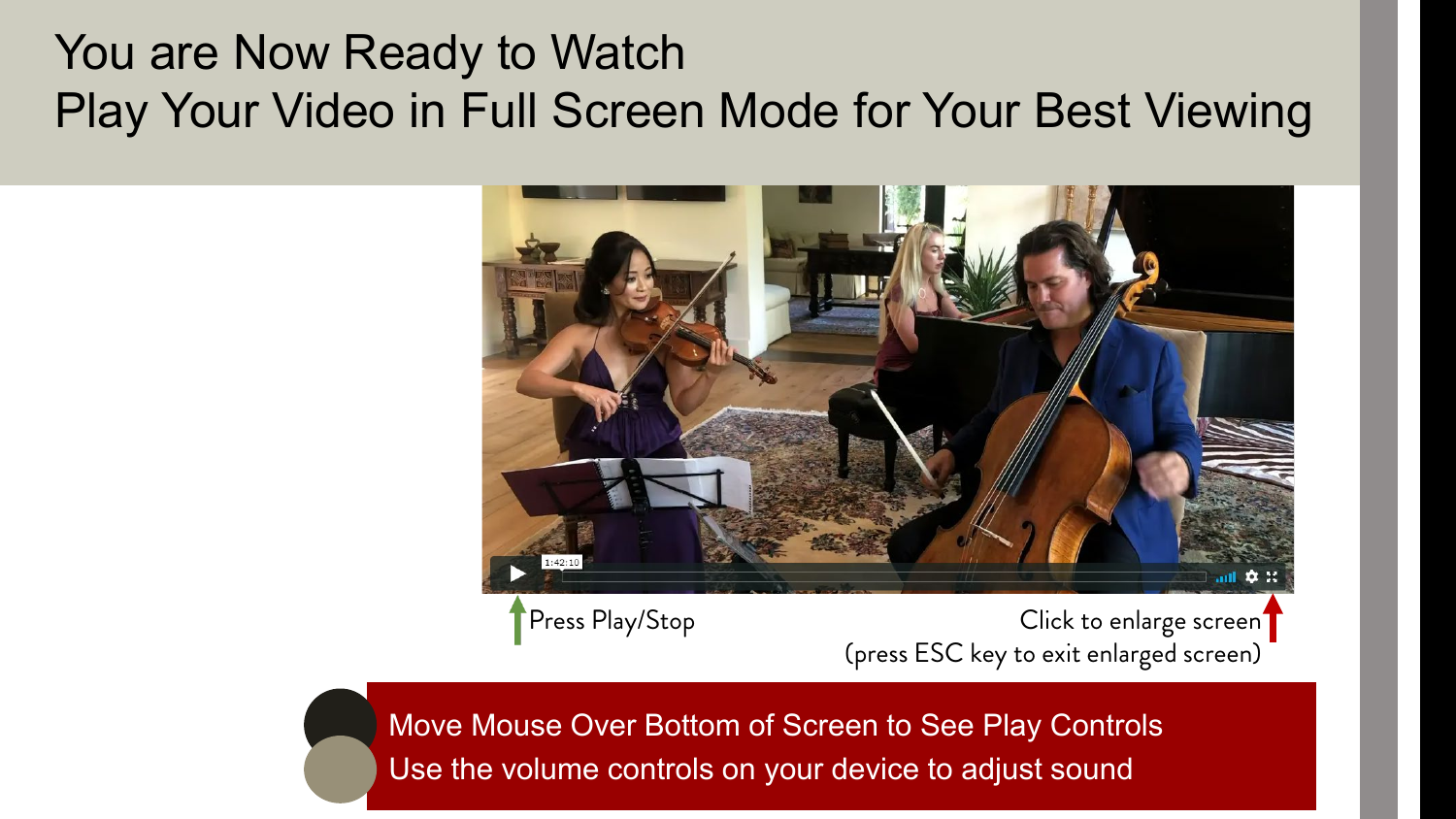## Tips for Watching Your Concert Video Different Types of Devices

## **A computer (PC or Mac)**

Before you do anything, make sure that the sound is turned up on your computer. If your computer sound quality is not very good, small speakers for your computer provide great improvement if you have them. Headphones are also useful for sound quality. It is a good idea to shut down your computer and restart it within a day or two of viewing the concert.

## **An iPad or other tablet**

If you have access to your email on your iPad or tablet, click the video link in the email and watch. If not, type the concert link into the web browser on your iPad or tablet (examples: Safari, Internet Explorer, Google Chrome, Opera, Microsoft Edge, etc.) Adjust your sound and if you're watching alone, headphones may make the audio experience better.

## **An iPhone or other smart phone**

Click on the concert link in the email from Concerts International. Adjust your sound level. Especially with a smart phone, you will enjoy it more with headphones.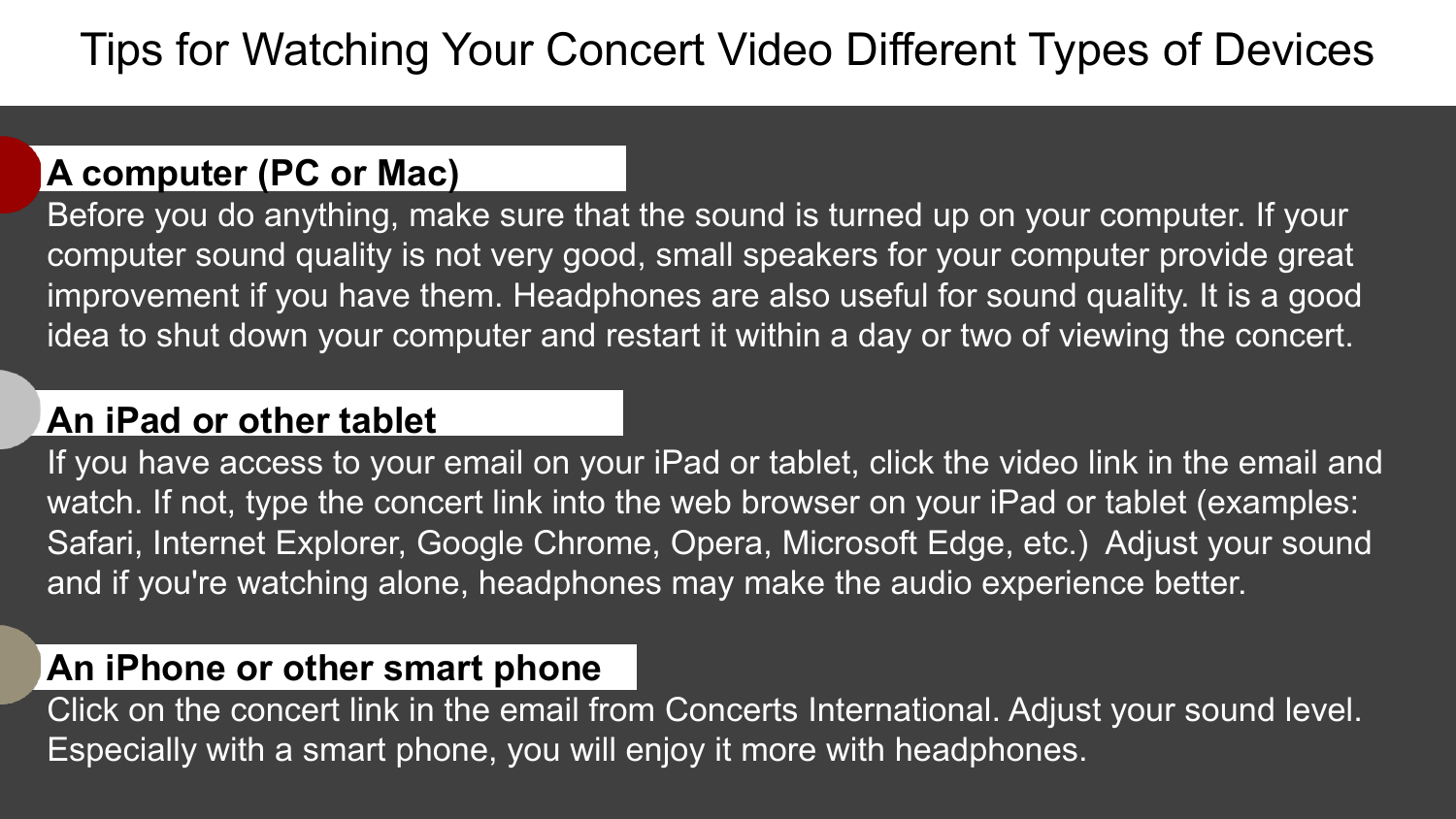# Tips Continued

## **A Smart TV, connected to another device**

Most smart TVs can connect to other devices (like cell phones, iPads or computers). Make sure you select the correct input ("HDMI-1", "HDMI-2", "AirPlay", or "GooglePlay") for your device and TV. The sound will be significantly better if your tv is connected to stereo speakers.

Another simple way to connect your laptop to your smart TV is with an HDMI cable.

Here's a good link to give you more specific advice

[how-to/how-to-connect-your-laptop-to-your-tv-wirelessly-or-with-hdmi](https://www.cnet.com/how-to/how-to-connect-your-laptop-to-your-tv-wirelessly-or-with-hdmi/)